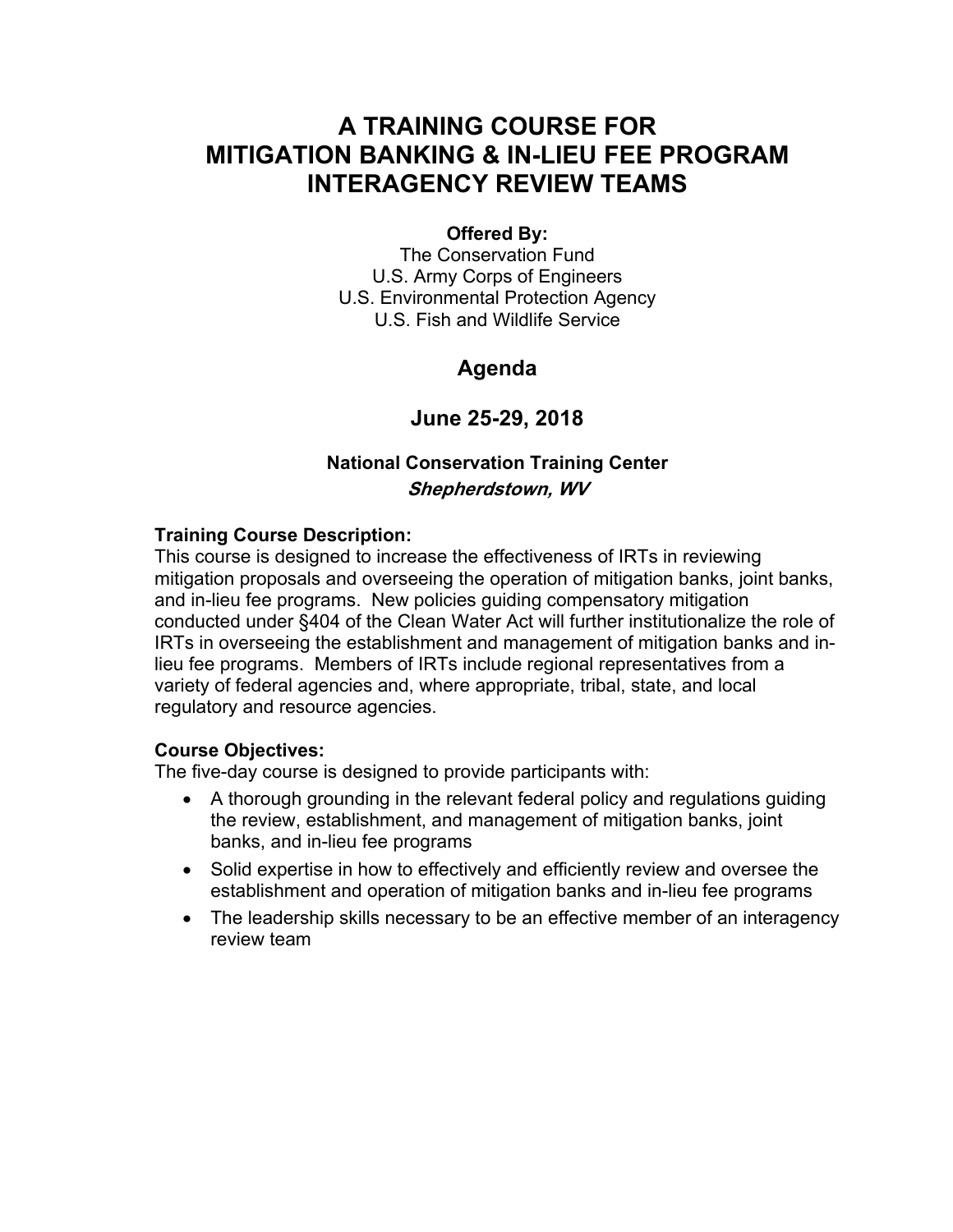# **Day 1: Monday, June 25**

| $8:00 - 9:00$    | <b>Welcome and Introductions/Course Highlights</b><br>Katie Allen, The Conservation Fund<br>Palmer Hough, U.S. Environmental Protection Agency,<br><b>Wetlands Division</b>                                                                                                                      |
|------------------|--------------------------------------------------------------------------------------------------------------------------------------------------------------------------------------------------------------------------------------------------------------------------------------------------|
| $9:00 - 9:15$    | <b>BREAK</b>                                                                                                                                                                                                                                                                                     |
| $9:15 - 11:45$   | Session 1: Overview of 3rd Party Mitigation Policy and<br><b>Regulations</b><br>Steve Martin, U.S. Army Corps of Engineers, Institute for<br><b>Water Resources</b><br>Palmer Hough, U.S. Environmental Protection Agency,<br><b>Wetlands Division</b>                                           |
| $11:45 - 12:45$  | <b>LUNCH</b>                                                                                                                                                                                                                                                                                     |
| $12:45 - 2:15$   | <b>Session 2: Third-Party Mitigation Instrument</b><br><b>Documentation and Overview of IRTs</b><br>Palmer Hough, U.S. Environmental Protection Agency,<br><b>Wetlands Division</b><br>Jeanne Richardson, U.S. Army Corps of Engineers, Norfolk<br><b>District</b>                               |
| $2:15 - 2:30$    | <b>BREAK</b>                                                                                                                                                                                                                                                                                     |
| $2:30 - 4:00$    | <b>Session 3: Ecological Considerations for Strategic Site</b><br><b>Selection and Design</b><br>Brian Topping, Environmental Protection Agency, Office of<br><b>Wetlands Oceans and Watersheds</b><br>Forrest Vanderbilt, U.S. Army Corps of Engineers, Institute for<br><b>Water Resources</b> |
| $4:00 - 4:15$    | <b>TRANSITION / BREAK</b> *no snacks or coffee available                                                                                                                                                                                                                                         |
| $4:15 - 5:15$    | <b>RIBITS Demo &amp; Exercise</b><br>Location: G-24, I-East<br>Steve Martin, U.S. Army Corps of Engineers, Institute for<br><b>Water Resources</b>                                                                                                                                               |
| $5:15 - 5:30$    | <b>First Day Wrap Up</b><br>Location: G-24, I-East<br>Katie Allen, The Conservation Fund                                                                                                                                                                                                         |
| $7:00 - 9:00$ pm | <b>Bonfire Social (Optional)</b><br><b>Location: Fire pit outside I-West</b>                                                                                                                                                                                                                     |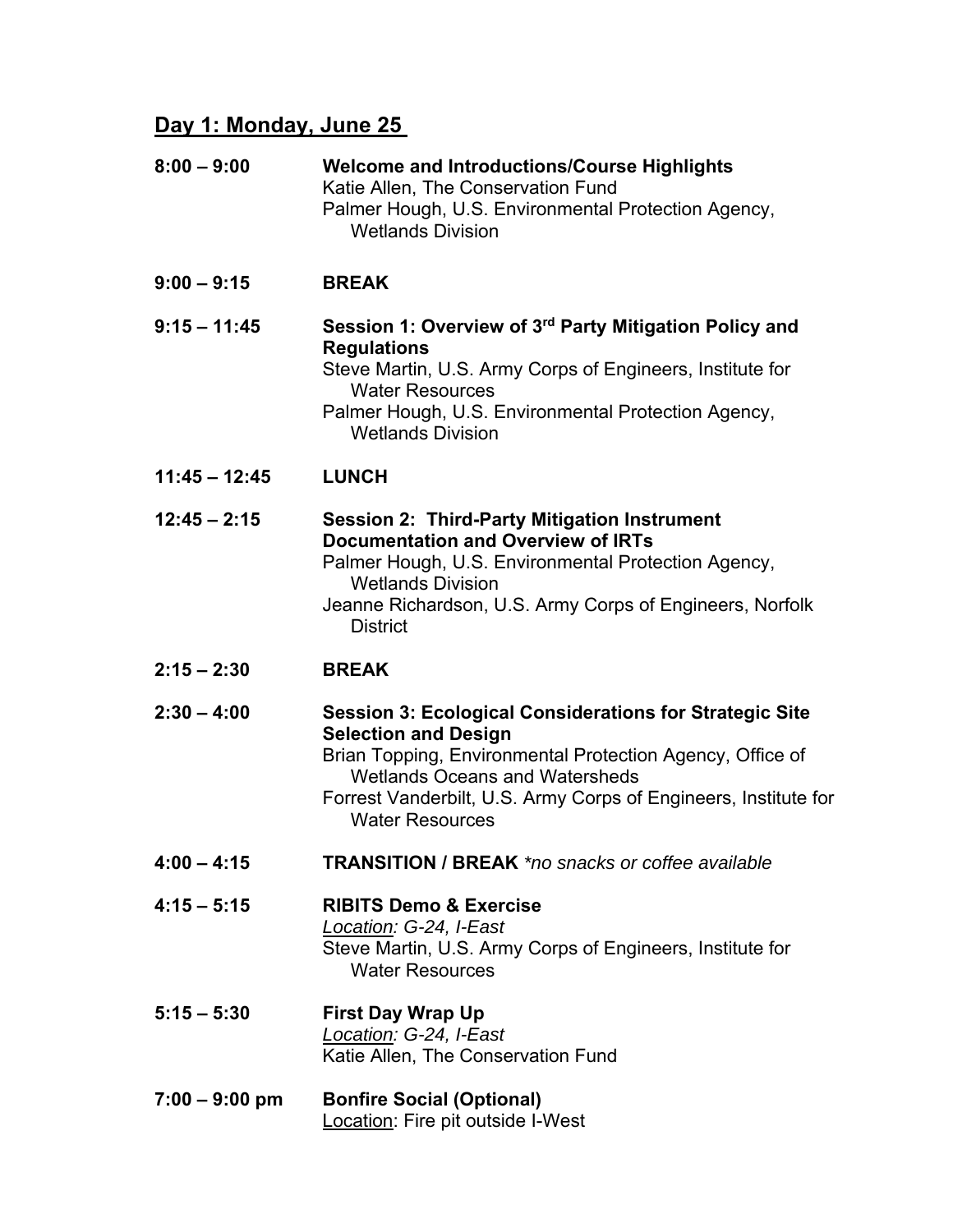# **Day 2: Tuesday, June 26**

| $8:00 - 8:15$    | <b>Morning Announcements / Questions</b><br>Katie Allen, The Conservation Fund                                                                                                                                                            |
|------------------|-------------------------------------------------------------------------------------------------------------------------------------------------------------------------------------------------------------------------------------------|
| $8:15 - 9:45$    | <b>Session 4: Site Protection Mechanisms</b><br>Steve Martin, U.S. Army Corps of Engineers, Institute for<br><b>Water Resources</b>                                                                                                       |
| $9:45 - 10:00$   | <b>BREAK</b>                                                                                                                                                                                                                              |
| $10:00 - 11:30$  | <b>Session 5: The Business of Banking</b><br>Craig Denisoff, Craig Denisoff Consulting                                                                                                                                                    |
| $11:30 - 12:30$  | <b>LUNCH</b>                                                                                                                                                                                                                              |
| $12:30 - 1:30$   | <b>Session 6: Service Area Determination</b><br>Michelle Mattson, U.S. Army Corps of Engineers, Institute for<br><b>Water Resources</b><br>Melissa Scianni, U.S. Environmental Protection Agency,<br>Region 9                             |
| $1:30 - 3:45$    | <b>Session 7: In-Lieu Fee Mitigation</b><br>Palmer Hough, U.S. Environmental Protection Agency,<br><b>Wetlands Division</b><br>Steve Martin, U.S. Army Corps of Engineers, Institute for<br><b>Water Resources</b>                        |
| $3:45 - 4:50$    | <b>Exercise: Service Area Determination</b><br>Katie Allen, The Conservation Fund                                                                                                                                                         |
| $4:50 - 5:20$    | <b>Exercise Report-out</b><br>Katie Allen, The Conservation Fund                                                                                                                                                                          |
| $5:20 - 5:30$    | <b>Second Day Wrap Up</b><br>Katie Allen, The Conservation Fund                                                                                                                                                                           |
| $7:00 - 9:00$ pm | Dessert Social & Peer Exchange Forum<br>Location: Roosevelt Room, Commons Building<br>Small group discussion where participants can have peer-to-<br>peer dialogue on real-life issues on a specific topic area;<br>refreshment provided. |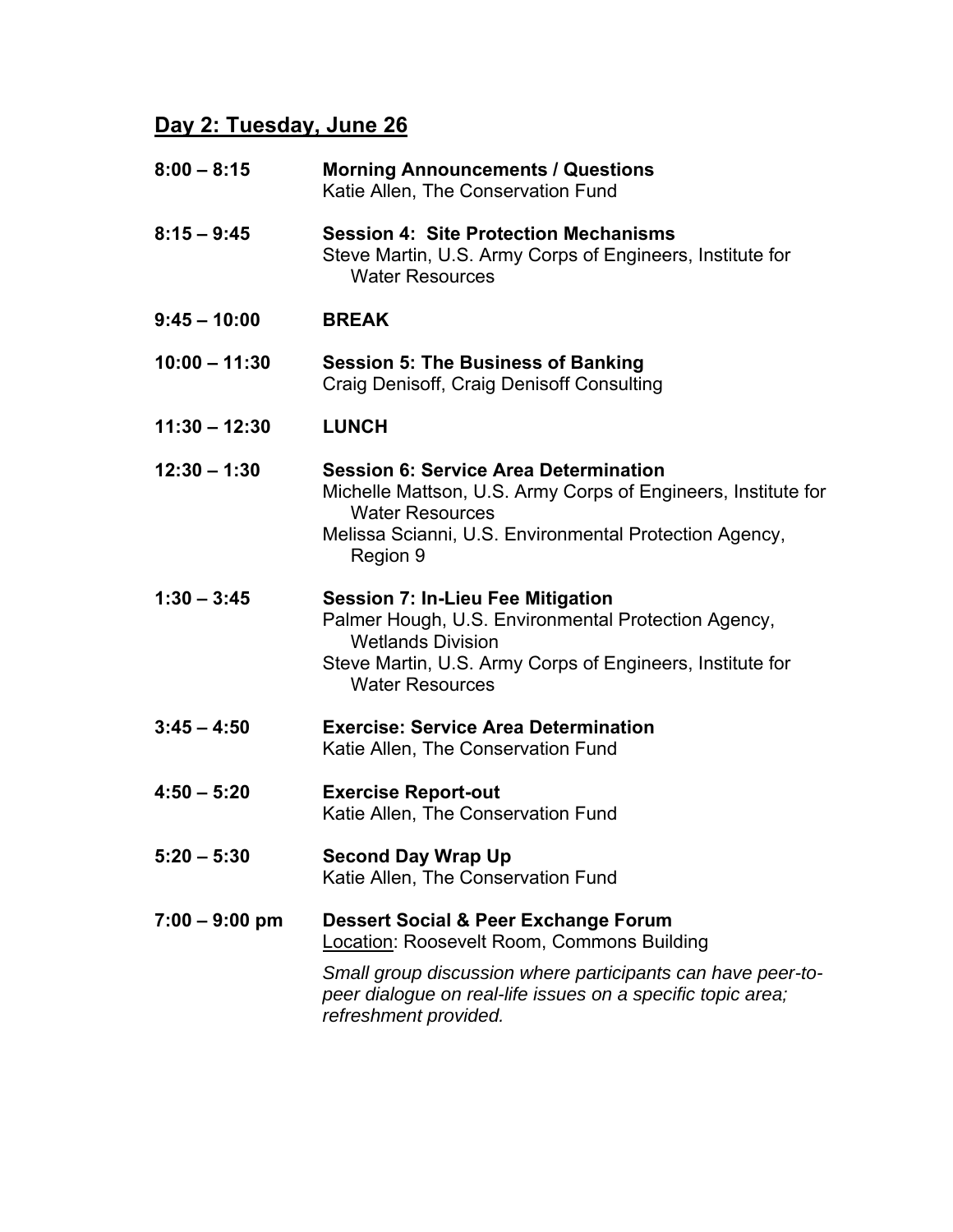# **Day 3: Wednesday, June 27**

| $8:00 - 8:15$    | <b>Morning Announcements / Questions</b><br>Katie Allen, The Conservation Fund                                                                                                                                                                                   |
|------------------|------------------------------------------------------------------------------------------------------------------------------------------------------------------------------------------------------------------------------------------------------------------|
| $8:15 - 9:45$    | <b>Session 8: Short-Term Financial Assurances for</b><br><b>Mitigation Project Success</b><br>Steve Martin, U.S. Army Corps of Engineers, Institute for<br><b>Water Resources</b>                                                                                |
| $9:45 - 10:00$   | <b>BREAK</b>                                                                                                                                                                                                                                                     |
| $10:00 - 12:00$  | <b>Session 9: Wetland &amp; Stream Credit Determination</b><br>Michelle Mattson, U.S. Army Corps of Engineers, Institute for<br><b>Water Resources</b><br>Brian Topping, Environmental Protection Agency, Office of<br><b>Wetlands Oceans and Watersheds</b>     |
| $12:00 - 1:00$   | <b>LUNCH</b>                                                                                                                                                                                                                                                     |
| $1:00 - 2:30$    | <b>Exercise: Mock Review of Draft MBI, Part A</b><br>Katie Allen, The Conservation Fund                                                                                                                                                                          |
| $2:30 - 2:45$    | <b>BREAK / Transition back to classroom</b>                                                                                                                                                                                                                      |
| $2:45 - 3:45$    | <b>Mock Review Part A Report-out</b><br>Katie Allen, The Conservation Fund                                                                                                                                                                                       |
| $3:45 - 5:15$    | <b>Session 10: Performance Standards, Monitoring</b><br><b>Requirements, and Credit Release</b><br>Michelle Mattson, U.S. Army Corps of Engineers, Institute for<br><b>Water Resources</b><br>Melissa Scianni, U.S. Environmental Protection Agency,<br>Region 9 |
| $5:15 - 5:30$    | <b>Third Day Wrap-Up</b><br>Katie Allen, The Conservation Fund - CONFIRMED                                                                                                                                                                                       |
| $6:00 - 9:00$ pm | OPTIONAL ACTIVITY: Potomac River Paddle Trip<br><b>Departure Time / Location: Meet at circular driveway outside</b><br>Commons Building by 5:45 pm!<br>*Note: Pre-registration required                                                                          |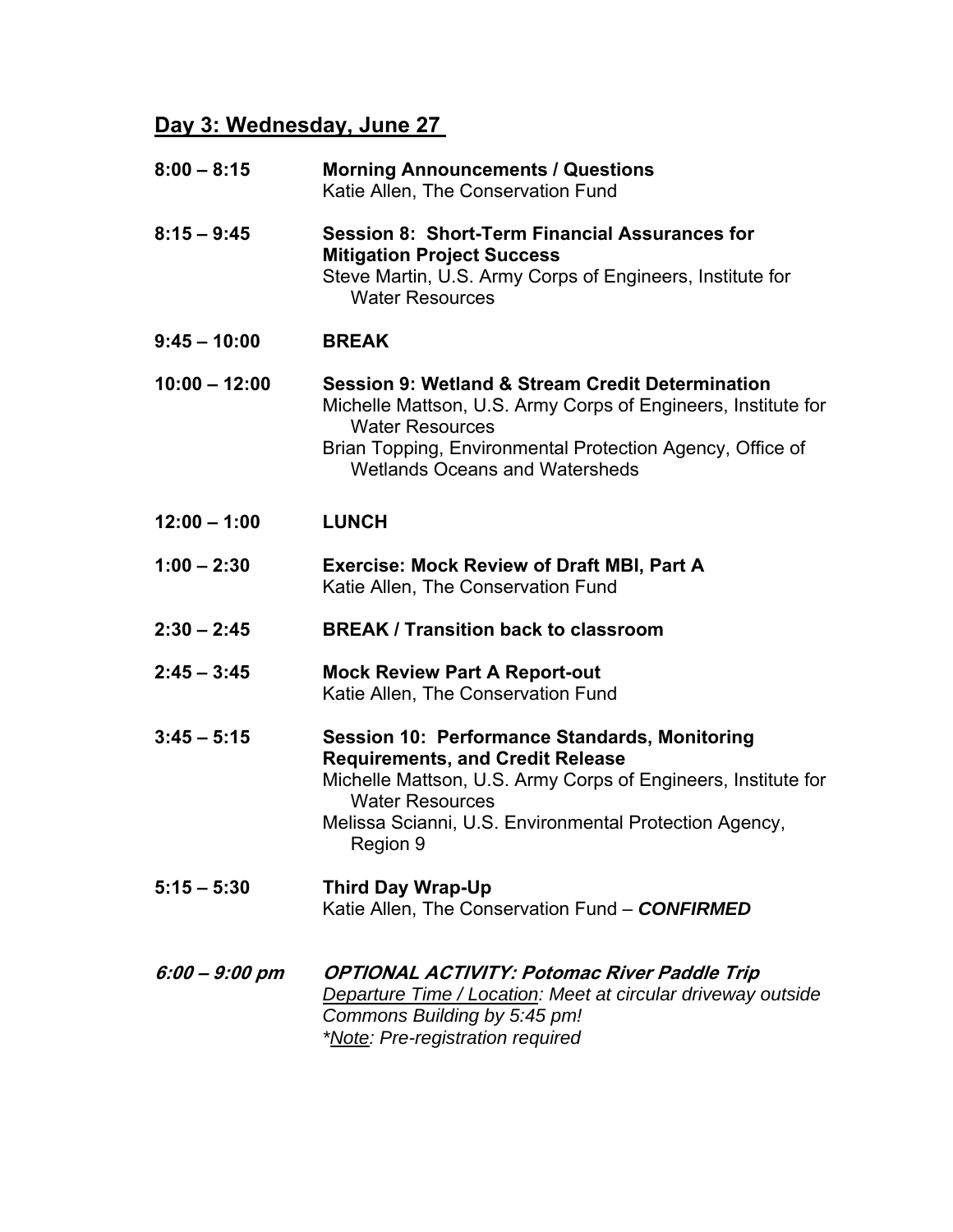# **Day 4: Thursday, June 28**

| $8:00 - 8:15$   | <b>Morning Announcements / Questions</b><br>Katie Allen, The Conservation Fund                                                                                                                                                                                        |
|-----------------|-----------------------------------------------------------------------------------------------------------------------------------------------------------------------------------------------------------------------------------------------------------------------|
| $8:15 - 9:45$   | <b>Session 11: How Conservation Banking Relates to</b><br><b>Mitigation &amp; Joint Banking</b><br>Melissa Scianni, U.S. Environmental Protection Agency,<br>Region 9<br>Valerie Layne, U.S. Fish and Wildlife Service, Sacramento<br><b>Fish and Wildlife Office</b> |
| $9:45 - 10:00$  | <b>BREAK</b>                                                                                                                                                                                                                                                          |
| $10:00 - 12:00$ | Session 12: Long-Term Management & Stewardship<br><b>Funds</b><br>Rob Capriola, Westervelt Ecological Services<br>Tim DiCintio, National Fish & Wildlife Foundation                                                                                                   |
| $12:00 - 1:00$  | <b>LUNCH</b>                                                                                                                                                                                                                                                          |
| $1:00 - 2:45$   | <b>Exercise: Mock Review of Draft MBI, Part B</b><br>Katie Allen, The Conservation Fund                                                                                                                                                                               |
| $2:45 - 3:00$   | <b>BREAK / Transition back to classroom</b>                                                                                                                                                                                                                           |
| $3:00 - 4:15$   | <b>Mock Review Part B Report-out</b><br>Katie Allen, The Conservation Fund                                                                                                                                                                                            |
| $4:15 - 5:15$   | "Walk-About" - Onsite Field Trip<br>Katie Allen, The Conservation Fund                                                                                                                                                                                                |
| $5:15 - 5:30$   | Field Trip Debrief / Fourth Day Wrap-Up<br>Katie Allen, The Conservation Fund                                                                                                                                                                                         |